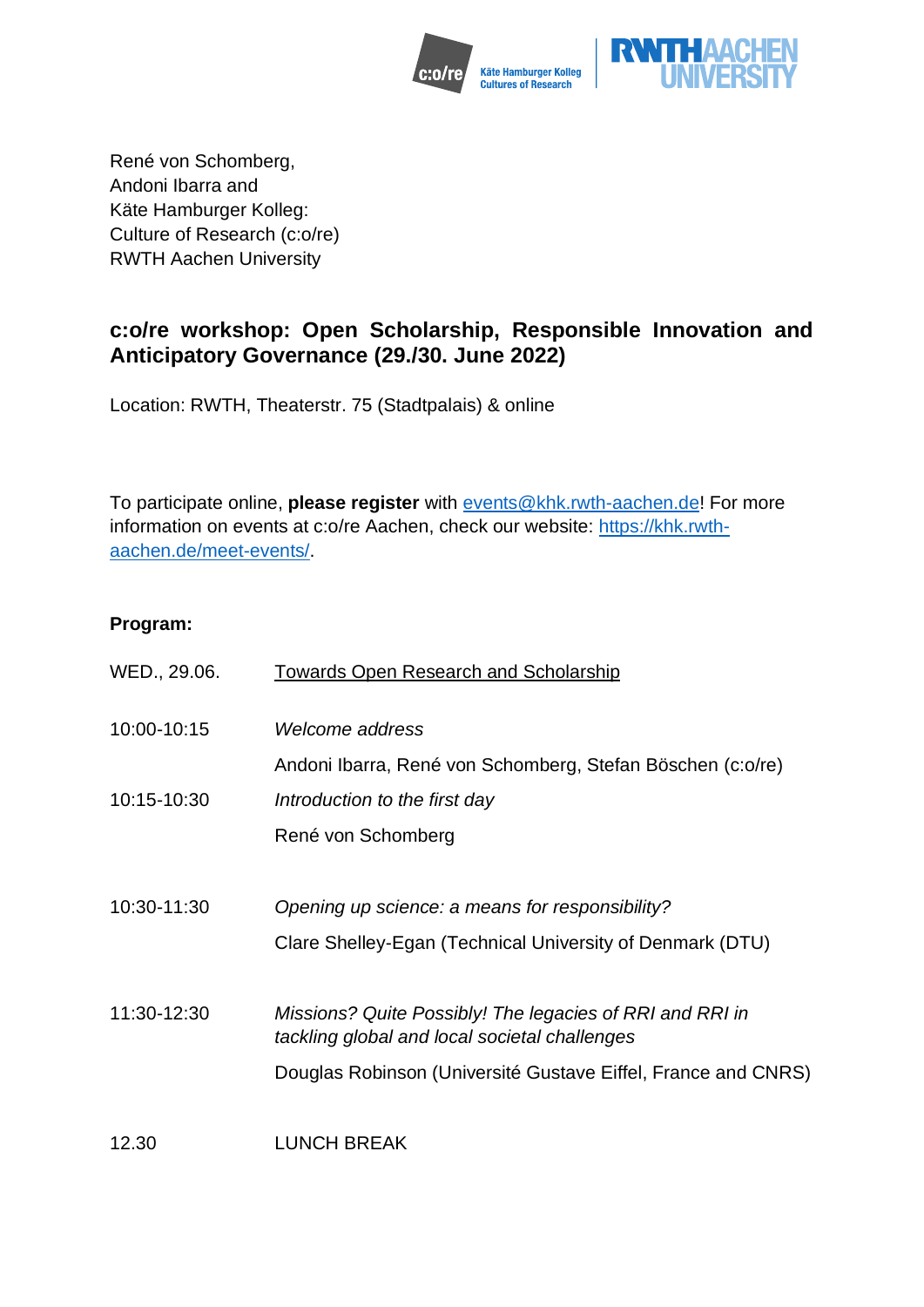| 14:00-15:00   | Interpretive multiplicity in Anticipatory Governance. Evidence<br>from 12 countries                                          |
|---------------|------------------------------------------------------------------------------------------------------------------------------|
|               | Mario Pansera (Universidade de Vigo)                                                                                         |
| 15:00-16:00   | Quadruple Helix Collaborations, the ethics of stakeholder<br>engagement, and the future of responsible innovation            |
|               | Vincent Blok (Wageningen University)                                                                                         |
| 16:15-17:00   | Roundtable Discussion on lead questions                                                                                      |
| 17:00 - 19.00 | Keynote: Transition to Open Science, Why and How                                                                             |
|               | Frank Miedema (Vice Rector for Research at Utrecht University<br>and chair of the Utrecht University Open Science Programme) |

| THUR., 30.06. | <b>Anticipatory Governance</b>                                                                                                                                                                                                 |
|---------------|--------------------------------------------------------------------------------------------------------------------------------------------------------------------------------------------------------------------------------|
| 10:00-10:15   | Introduction to the second day<br>Andoni Ibarra                                                                                                                                                                                |
| 10:15-11:15   | The missing component of anticipatory governance<br>Roberto Poli (University of Trento)                                                                                                                                        |
| 11:15-12:15   | Framing RRI in health research domain: the case of MULTI-ACT<br>participatory and anticipatory governance model<br>Paola Zaratin (Director of Scientific Research, Italian MS Society-<br>Italian MS Foundation, Genoa, Italy) |
| 12:15-12:30   | Roundup discussion                                                                                                                                                                                                             |
| 12.30         | <b>LUNCH BREAK</b>                                                                                                                                                                                                             |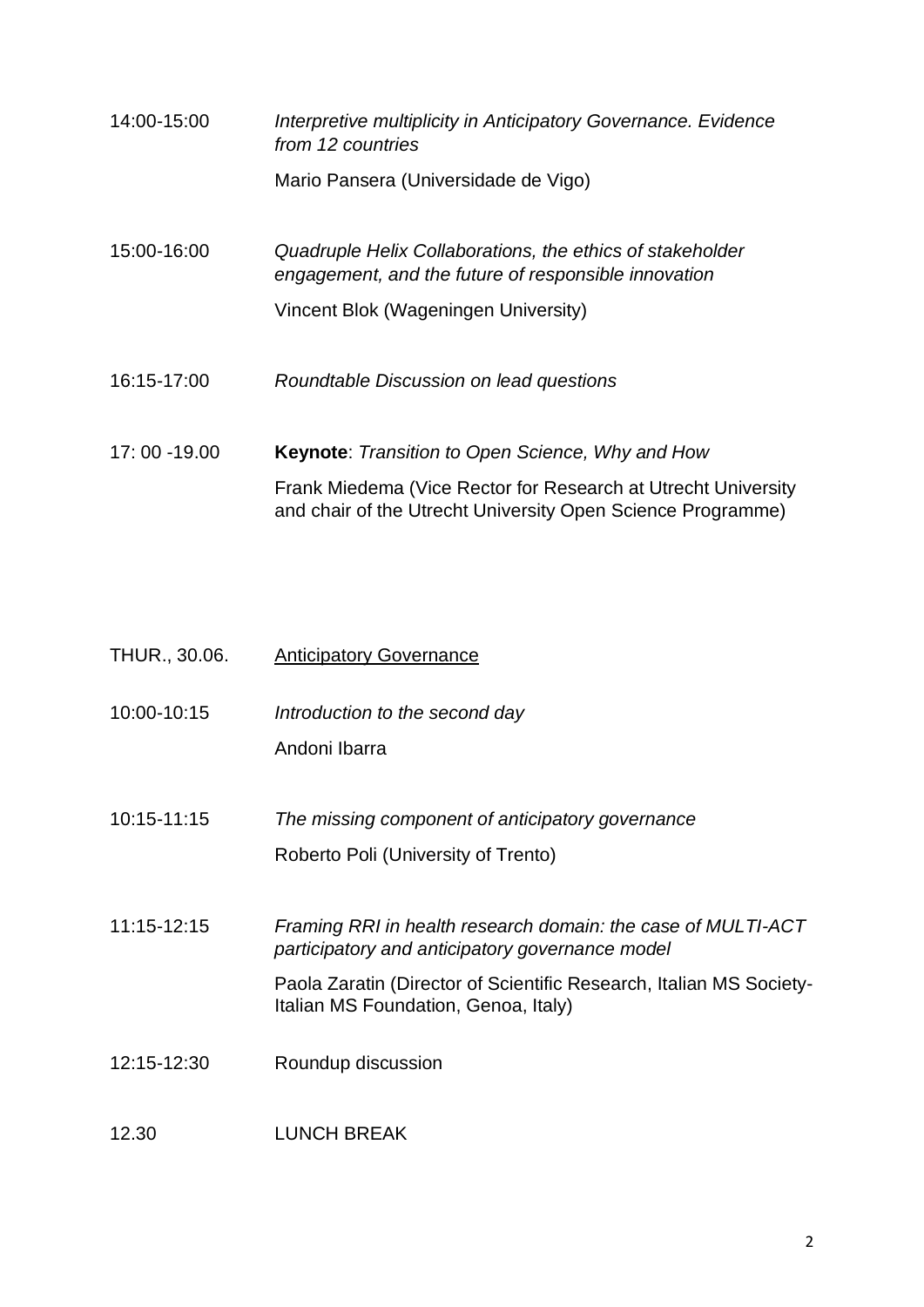| 14:00-15:00 | Foresight on additive manufacturing in order to support RRI |
|-------------|-------------------------------------------------------------|
|             | Marianne Hoerlesberger (Austrian Institute of Technology)   |
| 15:00-16:00 | Round table on lead questions                               |
| 16:05       | <b>END</b>                                                  |

# **Rationale of the Workshop:**

#### *Day 1: Towards Open Research and Scholarship*

Science is regaining something that has gone lost since the origins of modern science in the 17th century: having science as a truly collaborative endeavour to increase our understanding of the world and addressing the societal challenges of our time. Scientists frustrated by the pressure on them to publish in high-impact journals, and lack of sufficient access to data and publications, turn to "facebook for scientists" type of online fora, to share knowledge and data and to engage in collaborative networkedresearch. Online Research tools make it now possible to establish a global scholarly science commons, allowing access to scientific discoveries in real time, scientific outreach and research assessment. The event of Covid-19, has led public authorities to incentivise scientists to open up their work and share data and knowledge early in the research process and prior to the (too slow) publication process.



A full cycle of open research and scholarship (Von Schomberg, 2019) starts with open research, set through the mutual openness of knowledge actors (towards each other) in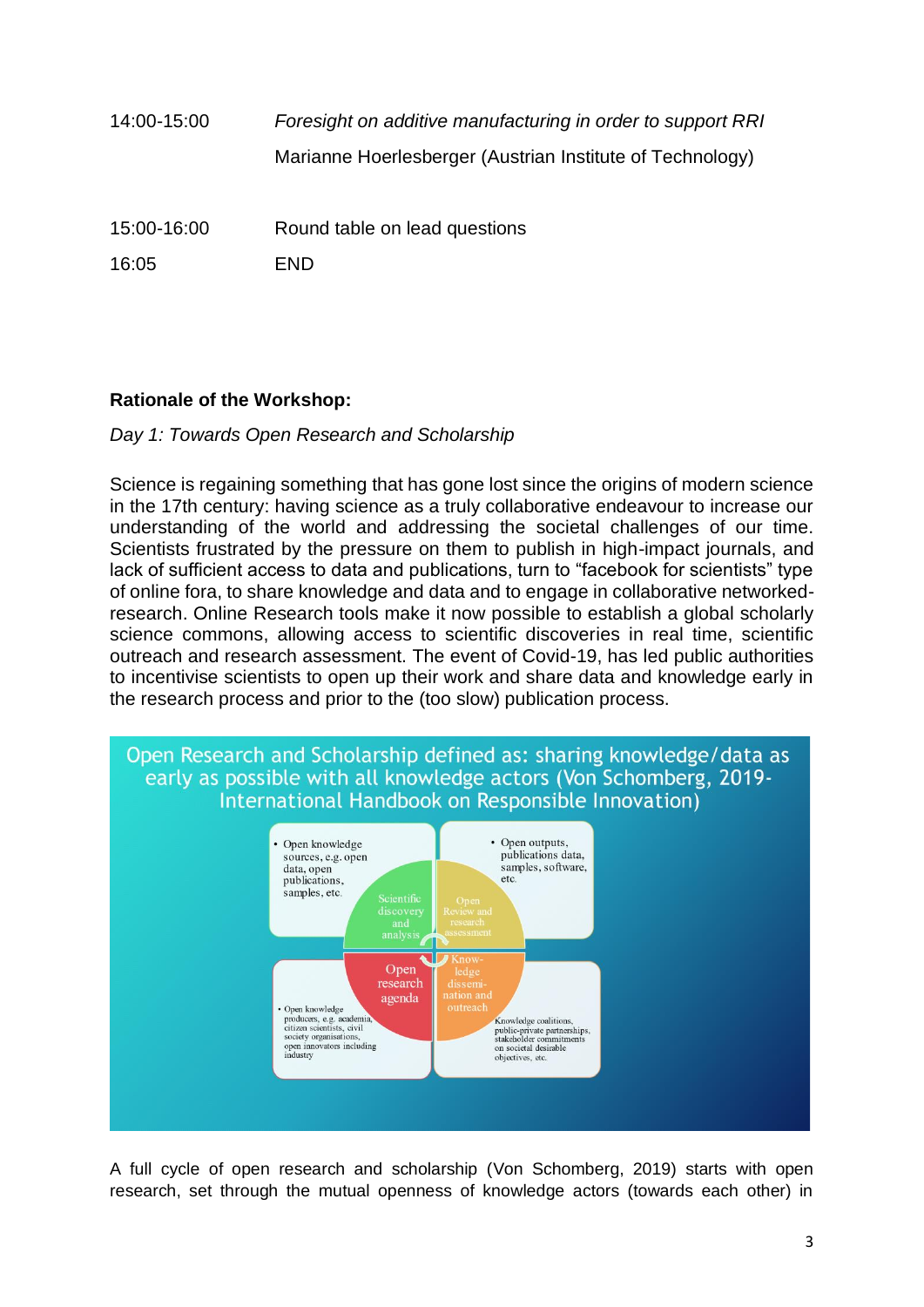defining the research agenda following the input of the issue-relevant open knowledge inputs. These reflect the phases of the usual research cycle of research agenda setting and the corresponding process of research discovery and analysis. So, the left half of the cycle represents the open research and scholarship inputs (s. diagram), both in terms of knowledge actors and knowledge sources. The right half of the cycle represents Open Research and Scholarship outputs, both in terms of knowledge outputs (publication, data etc.) and actual outputs of coalitions of knowledge actors. These come about as the results and validated output from open review and assessment, equally resulting in effective knowledge coalitions collaborating in outreach and knowledge dissemination. Open knowledge sharing is an element present at all stages of the research process, from agenda setting to the dissemination of (validated) knowledge

Open research and scholarship can be defined as: 'sharing knowledge and data as early as possible in the research process in open collaboration with all relevant knowledge actors'.(Von Schomberg, 2019)

During the workshop we want to discuss some 'Lead questions' at an open round table discussion, whether open scholarship can make science:

- *More reliable* (as it allows early, and better and more effective data-verification)
- more efficient, as it can prevent planned, useless duplication of similar research efforts elsewhere on the globe and extend collaboration to a broader range of collaborators
- more *responsive* to the societal demands of citizens, as science could become more transparent and open as before
- more *credible*, as issues of scientific integrity could be better tackled in an open and transparent context.
- more *inclusive* in the incorporation of a broader range of scientific knowledge producers beyond the academic context and including, for example, citizen scientists and scientists with limited financial support.
- *facilitate* globally organised mission-oriented research, having scientists sharing knowledge and data prior to publication and thus advancing science at a faster pace. (Human genome project which included a moratorium on publishing, was an early example, Covid-19 research a recent one).

## Eventually:

- Does open scholarship does lead to a better scientific practice?
- How should Open Scholarship be incentivised?
- Do the current trends in open science contribute to a Knowledge Commons or paradoxically further a more 'commodified' knowledge provision to knowledge actors who can 'pay' the access to knowledge resources?

#### *Day 2: Anticipatory Governance*

The desirability of open scholarship may be motivated by achieving better scientific practices. However, RRI is more ambitious and represents an effort to drive research and innovation towards socially desirable outcomes. We, therefore, must raise the question how we can define these outcomes as well as how to anticipate them. This part and parcel of Anticipatory Governance. The employment of foresight is possibly one of the few tools we have at our disposal, e.g. anticipation defined as an activity